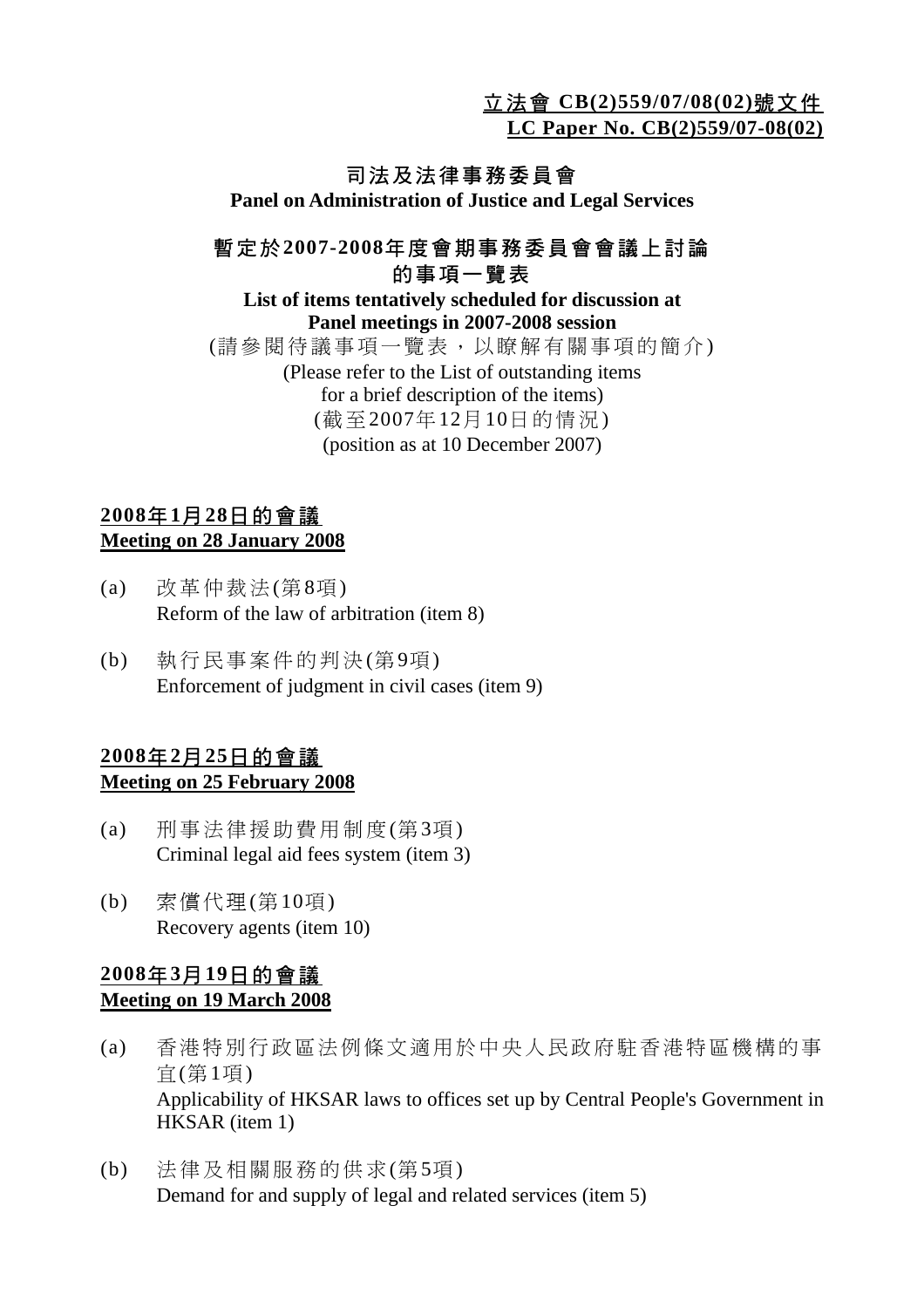## **2008**年**4**月**28**日的會議 **Meeting on 28 April 2008**

- (a) 律師會的專業彌償計劃(第4項) Professional Indemnity Scheme of the Law Society (item 4)
- (b) 與法律草擬專員會晤(第14項) Meeting with the Law Draftsman (item 14)
- (c) 騰本收費(第15項) Transcript fees (item 15)
- (d) 法官及司法人員薪酬的釐定(第16項) Determination of judicial remuneration (item 16)

# **2008**年**5**月**26**日的會議

#### **Meeting on 26 May 2008**

(a) 提供法律援助服務事宜(第2項) Provision of legal aid services (item 2)

### **2008**年**6**月**23**日的會議 **Meeting on 23 June 2008**

- (a) 法援婚姻訴訟個案家事調解試驗計劃(第11項) Pilot Scheme on Mediation of Legally Aided Matrimonial Cases (item 11)
- (b) 發展調解服務(第20項) Development of mediation services (item 20)

## **2008**年**7**月**28**日的會議

**Meeting on 28 July 2008**

To be decided

# 討論時間——有待決定 **Timing for discussion - to be confirmed**

(a) 專業執業的有限法律責任(第6項) Limited liability for professional practices (item 6)